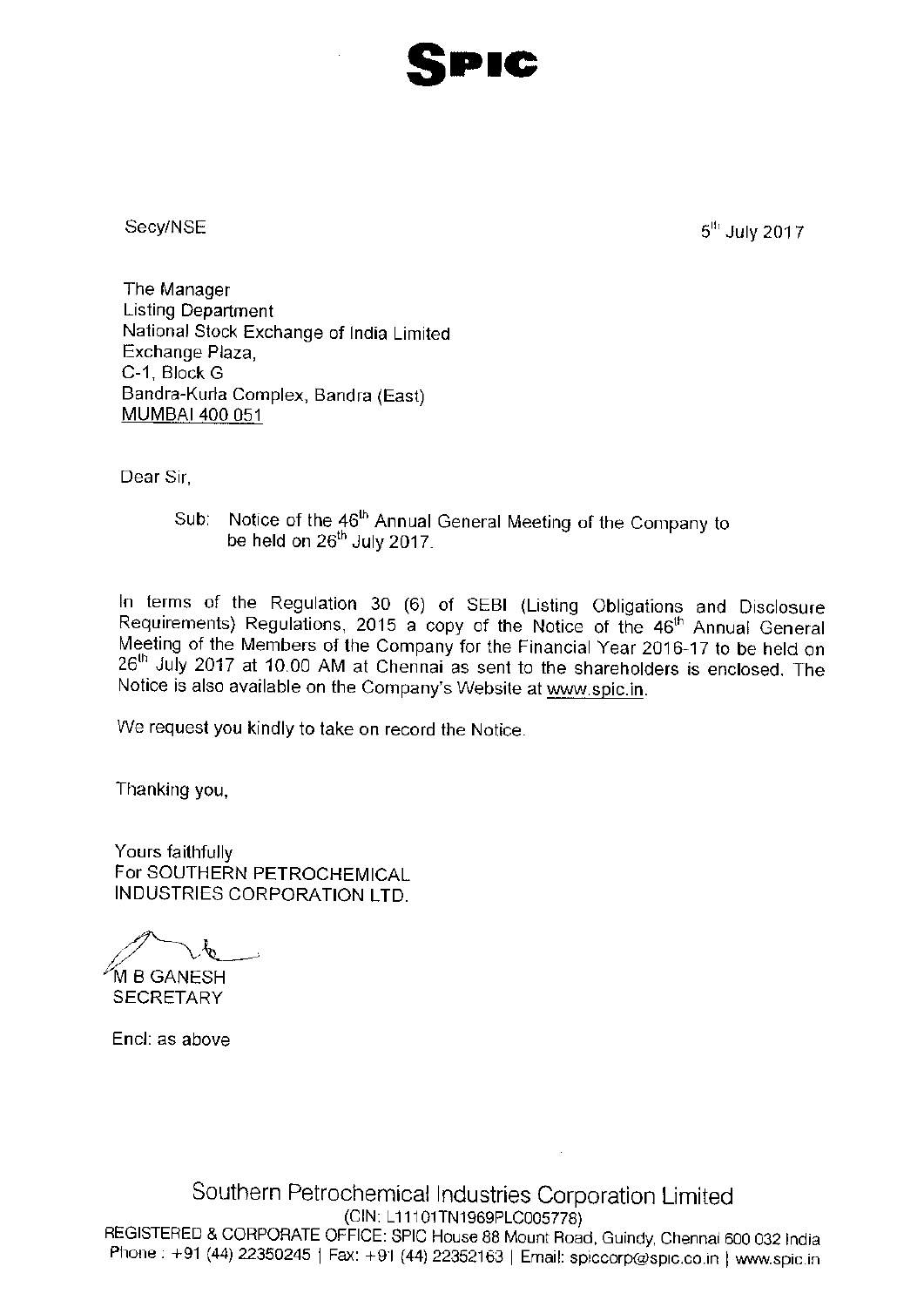

# **SOUTHERN PETROCHEMICAL INDUSTRIES CORPORATION LIMITED**

Registered Office: "SPIC House", 88 Mount Road, Guindy, Chennai - 600 032. CIN:L11101TN1969PLC005778; E-mail: spiccorp@spic.co.in; website:www.spic.in; Ph: 044-22350245

# **NOTICE**

**NOTICE** is hereby given that the FORTY SIXTH ANNUAL GENERAL MEETING of the Members of Southern Petrochemical Industries Corporation Limited will be held on Wednesday the 26th July 2017 at 10.00 A.M at Rajah Annamalai Mandram, No 5, Esplanade Road, Chennai - 600 108, to transact the following business:

## **ORDINARY BUSINESS:**

- **1. Adoption of Financial Statements** "**RESOLVED THAT**
	- a. the audited financial statement of the Company for the year ended 31st March 2017 and the Reports of the Board of Directors and Auditors thereon;
	- b. the audited consolidated financial statement of the Company for the year ended 31st March 2017 and the Report of the Auditors thereon;

be and are hereby received and adopted."

# **2. Appointment of Director**

 **"RESOLVED THAT** Mr. M S Shanmugam,I.A.S.,Director (DIN No: 02475286), retiring by rotation, eligible for re-appointment and having offered himself for re-appointment be and is hereby re-appointed as Director of the Company".

# **3. Appointment of Statutory Auditors**

To consider and if thought fit, to pass with or without modification, the following Resolution as ORDINARY **RESOLUTION:**

**"RESOLVED THAT** pursuant to Section 139, 142 and other applicable provisions, if any, of the Companies Act, 2013, and the Rules made there under, M/s. MZSK & Associates, Chartered Accountants, Chennai (Firm Registration No. 105047W), be and are hereby appointed as Statutory Auditors of the Company for a period of five years from the Financial Year 2017-18 subject to ratification at every Annual General Meeting and to hold Office from the conclusion of this 46th Annual General Meeting until the conclusion of the 51st Annual General Meeting of the Company on a remuneration as may be fixed by the Board of Directors of the Company."

# **SPECIAL BUSINESS:**

4. To consider and if thought fit, to pass with or without modification, the following Resolutions as ORDINARY **RESOLUTION:**

**"RESOLVED THAT** pursuant to Section 148 and other

applicable provisions, if any, of the Companies Act, 2013 and the Rules made there under read with the provisions of Companies (Cost Records and Audit) Rules, 2014  $including$  any statutory amendment(s), modification(s) and re-enactment thereof for the time being in force, the appointment of Mr. P.R.Tantri (M.No.2403) as Cost Auditor to conduct the Cost Audit pertaining to Cost Accounts and Records of the Fertilizer Division of the Company for the financial year ending 31st March, 2018, on a remuneration of Rs. 1,00,000/- (Rupees One lakh only) subject to applicable taxes and levies be and is hereby approved and ratified."

 **"RESOLVED FURTHER THAT** the Board of Directors of the Company be and is hereby authorised to do all such acts and deeds and take all steps as may be necessary, proper or expedient to give effect to the aforesaid Resolution."

**5.** To consider and if thought fit, to pass, with or without modification, the following Resolution as **ORDINARY RESOLUTION:**

 **"RESOLVED THAT** the approval be and is hereby accorded pursuant to Regulation 23 of the SEBI (Listing Obligations and Disclosures Requirements) Regulations, 2015, for the transactions entered into by the Company with a Related Party during the year 2016-17 in the ordinary course of business and at arms length basis but considered material, as mentioned below:-

| Name of the                                              | Nature of                     | Amount       |
|----------------------------------------------------------|-------------------------------|--------------|
| <b>Related Party</b>                                     | Transactions                  | (Rs.in lacs) |
| Wilson<br>International<br>Trading Pte Ltd.<br>Singapore | Purchase of raw-<br>materials | 22042.20     |

**6**. To consider and if thought fit, to pass, with or without modification, the following Resolutions as **SPECIAL RESOLUTION:**

 "**RESOLVED THAT** pursuant to the provisions of Section 186 and other applicable provisions, if any, of the Companies Act, 2013 (the Act) and the Rules made there under (including any statutory modification thereof for the time being in force and as may be enacted from time to time), subject to such approvals, consents, sanctions and permissions, as may be necessary, and the Articles of Association of the Company, consent of the Members of the Company be and is hereby accorded to the Board of Directors of the Company (hereinafter referred to as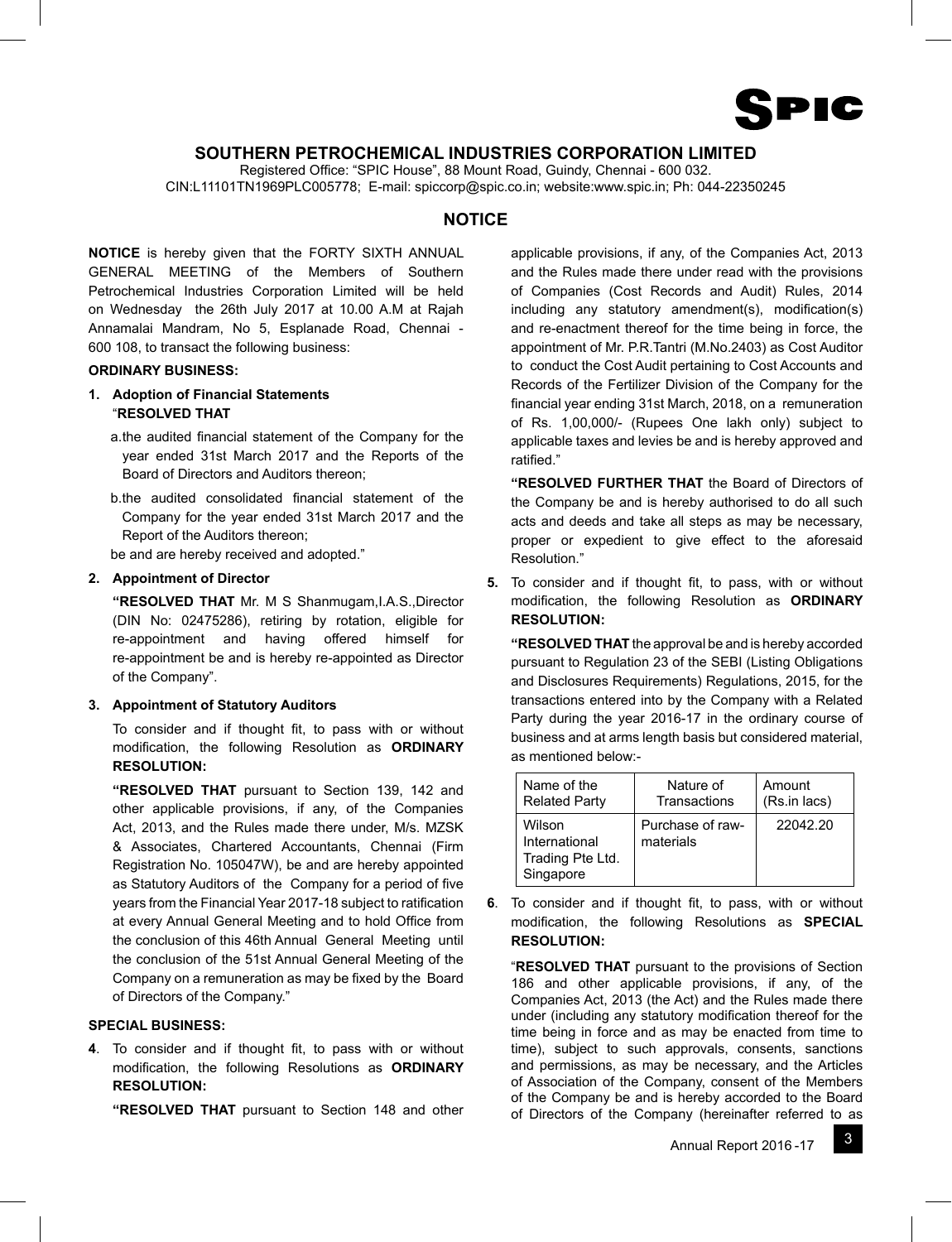

the "Board", which term shall include any Committee constituted by the Board or any person(s) authorized by the Board) to exercise the powers conferred on the Board by this resolution, to make investments by way of subscription, purchase or otherwise, the securities of M/s. Greenam Energy Private Limited upto an aggregate amount not exceeding Rs.12 Crores (Rupees Twelve Crores only) notwithstanding that the aggregate of the loans given or guarantees provided or securities subscribed/ acquired or loans / guarantees to be given and / or securities to be subscribed / acquired by the Company may collectively exceed the limits prescribed under Section 186 of the Act over and above the limits earlier approved by the Shareholders for investment in the equity capital of power generation company."

 **"RESOLVED FURTHER THAT** for the purpose of giving effect to this resolution, the Board is hereby authorised to take from time to time all decisions and such steps as may be necessary, expedient or desirable for making such investments and to execute agreements, documents, deeds, writings, papers as may be required, settle any question or doubt that may arise thereto and do all such acts, deeds, matters and things, as it may in its absolute discretion, deem fit, necessary or appropriate".

**7**. To consider and if thought fit, to pass, with or without modification, the following Resolutions as **SPECIAL RESOLUTION:**

 **"RESOLVED THAT** pursuant to the provisions of Sections 196, 197 and other applicable provisions of the Companies Act, 2013 (the Act) the Rules made thereunder read with Schedule- V (including any statutory modification or re-enactment thereof), Article 157 of the Articles of Association of the Company and subject to the approval of Central Government and other approvals, as may be necessary, consent of the Company be and is hereby accorded to the re-appointment and continuation beyond the age of seventy years of Mr. S R Ramakrishnan, (DIN: 00120126) as Whole-time Director of the Company for a period of three years from 30th July 2017, on the following terms and conditions:

## **REMUNERATION:**

| a. Basic Salary, Allowances<br>and Perquisites | : Rs. $47,77,300$ p.a.        |
|------------------------------------------------|-------------------------------|
| b. Performance pay                             | : Rs. $15,00,000$ p.a.        |
| c. In lieu of car and driver                   | : Rs. $8.62,700 \text{ p.a.}$ |

- d. In addition to the above,
	- i. Provide telephone and other communication facilities to the Incumbent for official use in relation to the discharge of his duties and responsibilities.
	- ii. Reimburse actual entertainment and travelling expenses incurred by the Incumbent in connection with Company's business and shall not be treated as perquisites or benefits.

 e. Contribution to Provident fund, Leave eligibility and Encashment of leave shall be as per the Service Rules of the Company.

## **Minimum Remuneration:**

In the event of inadequacy or absence of profits during the duration of the agreement, the Whole-time Director shall be entitled to the aforesaid remuneration as the minimum remuneration and the same shall be subject to the provisions of the applicable laws and approval of the Central Government or such other approvals, as may be required under the relevant laws.

 **"RESOLVED FURTHER THAT** in the event of any statutory amendment, modifications or relaxation by the Central Government to Schedule V of the Companies Act, 2013, the Board of Directors be and are hereby authorized to vary or increase the remuneration (including the minimum remuneration, approved by the Nomination and Remuneration Committee) i.e. the remuneration within such prescribed limit or ceiling and the terms and conditions of the said appointment as agreed to between the Company and Mr. S R Ramakrishnan be suitably amended to give effect to such amendment, modification or relaxation, subject to such approvals as may be required by law"

 **"RESOLVED FURTHER THAT** the Board of Directors of the Company be and is hereby authorised to take such steps as may be expedient or desirable to give effect to the aforesaid Resolutions".

**8**. To consider and if thought fit, to pass, with or without modification, the following Resolutions as **SPECIAL RESOLUTION:**

 **"RESOLVED THAT** pursuant to the provisions of Section 186 and other applicable provisions, if any, of the Companies Act, 2013 (the Act) and the Rules made there under (including any statutory modification thereof for the time being in force and as may be enacted from time to time), subject to such approvals, consents, sanctions and permissions, as may be necessary, consent of the Members of the Company be and is hereby accorded to the Board of Directors of the Company (hereinafter referred to as the "Board", which term shall include any Committee constituted by the Board or any person(s) authorized by the Board), to invest in 60,50,000 equity shares of Rs. 10/- each and 23,76,000 redeemable cumulative preference shares of Rs. 100/- each of M/s. Tuticorin Alkali Chemicals and Fertilizers Limited (TFL) at par or at such price determined as per appropriate method of valuation, arising out of conversion of outstanding unsecured loan and other receivables aggregating Rs. 29.81 Crore (Rupees Twenty Nine Crore and Eighty One Lakh) as envisaged in the Draft Rehabilitation Scheme of TFL approved by BIFR and in pursuance of the Consent Affidavit given to National Company Law Tribunal as Promoter of TFL, notwithstanding that the aggregate of the loans given or guarantees provided or securities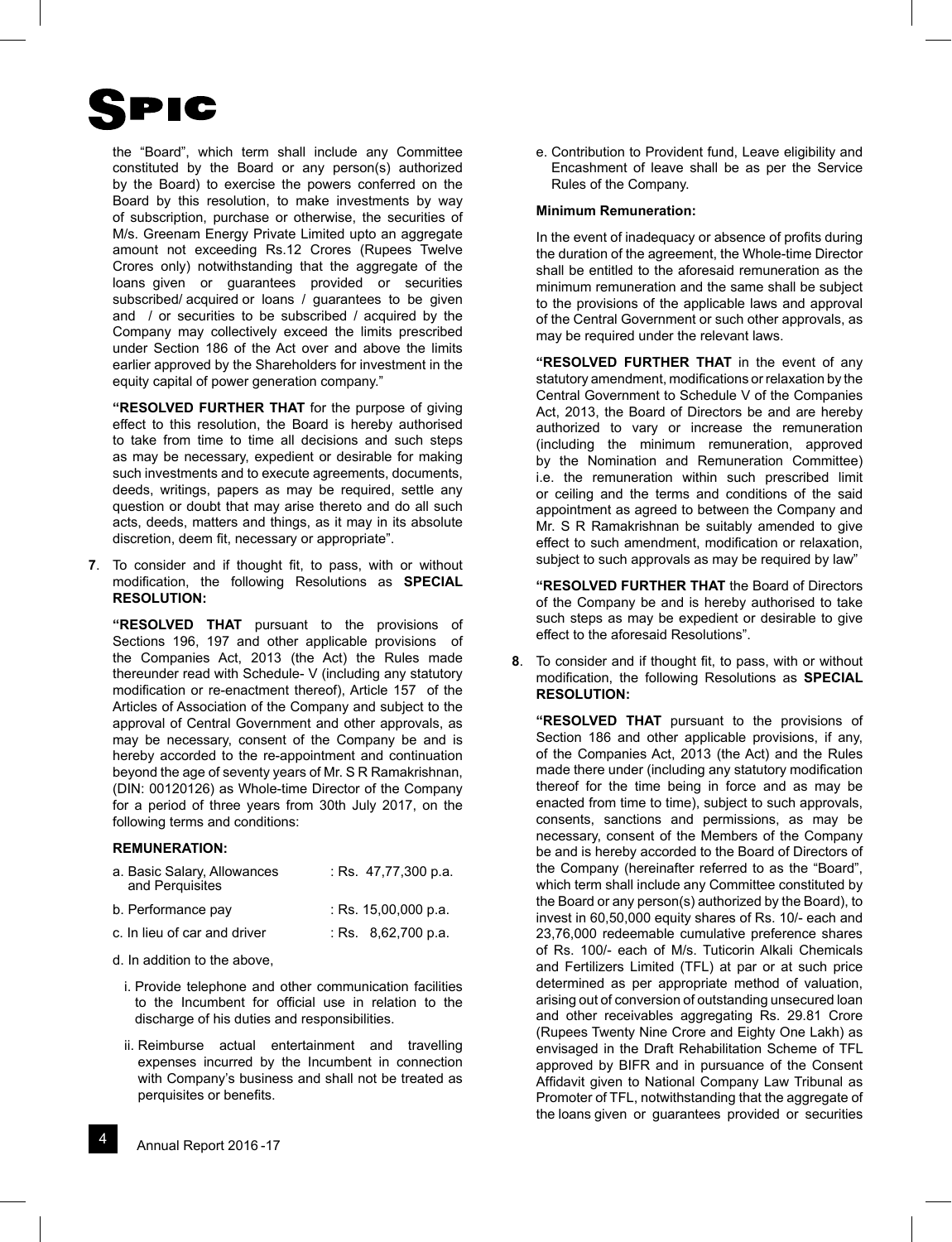

subscribed / acquired or loans / guarantees to be given and / or securities to be subscribed / acquired by the Company may collectively exceed the limits prescribed under Section 186 of the Act over and above the limits approved by the Members for investment in the Securities of other body corporate(s)."

 **"RESOLVED FURTHER THAT** for the purpose of giving effect to this resolution, the Board be and is hereby authorised to take from time to time all decisions and such steps as may be necessary, expedient or desirable for making such investments and to execute agreements, documents, deeds, writings, papers as may be required, settle any question or doubt that may arise thereto and do all such acts, deeds, matters and things, as it may in its absolute discretion, deem fit, necessary or appropriate".

> (By Order of the Board) For SOUTHERN PETROCHEMICAL INDUSTRIES CORPORATION LTD.

| Place: Chennai    | <b>M B GANESH</b> |
|-------------------|-------------------|
| Date: 18 May 2017 | Secretary         |

## **NOTES:**

- (A) a. The Register of Members and Share Transfer Books of the Company will remain closed from 19th July 2017 to 26th July 2017 (both days inclusive).
	- b. The Explanatory Statement pursuant to Section 102 (1) of the Companies Act, 2013, (the Act) in respect of items 3 to 8 is annexed hereto.
	- c. A MEMBER ENTITLED TO ATTEND AND VOTE AT THE ANNUAL GENERAL MEETING (AGM) OF THE COMPANY MAY APPOINT A PROXY / PROXIES TO ATTEND AND VOTE INSTEAD OF HIMSELF/ HERSELF. SUCH PROXY NEED NOT BE A MEMBER OF THE COMPANY.

 The instrument appointing proxy (attached) duly filled in should be deposited at the Registered Office of the Company not less than forty-eight hours before commencement of the AGM. Proxy forms submitted on behalf of companies, societies, etc., must be supported by an appropriate resolution/authority, as applicable. Pursuant to the provisions of Section 105 of the Act, a person shall not act as a proxy for more than 50 (fifty) Members and holding in aggregate not more than 10% (ten percent) of the total share capital of the Company carrying voting rights. However, a single person may act as a proxy for a Member holding more than 10% (ten percent) of the total share capital of the Company carrying voting rights provided that such person shall not act as a proxy for any other person / shareholder.

 d. Members holding shares in physical form are advised to inform the Company of any change in address or demise of any Member.

- e. The Securities and Exchange Board of India (SEBI) has mandated the submission of Permanent Account Number (PAN) of Members holding shares in demat form and should submit self attested copy of their PAN details to the Company while sending physical share certificates for transfer / transmission.
- f. Details under Regulation 36 of SEBI (Listing Obligations and Disclosure Requirements) Regulations, 2015[LODR] in respect of the Directors seeking appointment / re-appointment at the Annual General Meeting forms integral part of the Notice. Such Directors have furnished the requisite declarations for their appointment / reappointment.
- g. Electronic copy of the Notice of the 46th Annual General Meeting (46th AGM) of the Company inter alia indicating the process and manner of electronic-voting (e-voting) along with Attendance Slip and Proxy Form are being sent to all the Members whose email IDs are registered with the Company / Depository Participants(s) for communication purposes unless any Member has requested for a hard copy of the same. For Members who have not registered their email address, physical copies of the Notice of the 46th AGM of the Company inter alia indicating the process and manner of e-voting along with Attendance Slip and Proxy form are being sent in the permitted mode (Registered Post/ Speed Post / Courier).

Members are advised to register/update their e-mail addresses and enable the Company to send Notice, Financial Statements and other documents in electronic form.

- h. Members may also note that the Notice of the 46th AGM and the Annual Report will be available on the website of the Company.
- i. A person who has participated in e-voting is not debarred from participating in the meeting physically though he shall not be eligible to vote in the meeting again and his earlier vote cast electronically shall be treated as final. In terms of the provisions of Section 107 read with Section 109 of the Act there will be no voting by show of hands at the meeting and hence the provisions relating to demand for poll by the Members would not be relevant. The Chairman of the meeting will regulate the meeting and voting on the resolutions in accordance with the provisions of the Act and the applicable Rules and Listing Regulations.
- j. The facility for voting through ballot paper shall be made available at the meeting and Members attending the meeting who have not cast their vote by remote e-voting shall be able to exercise their right at the meeting.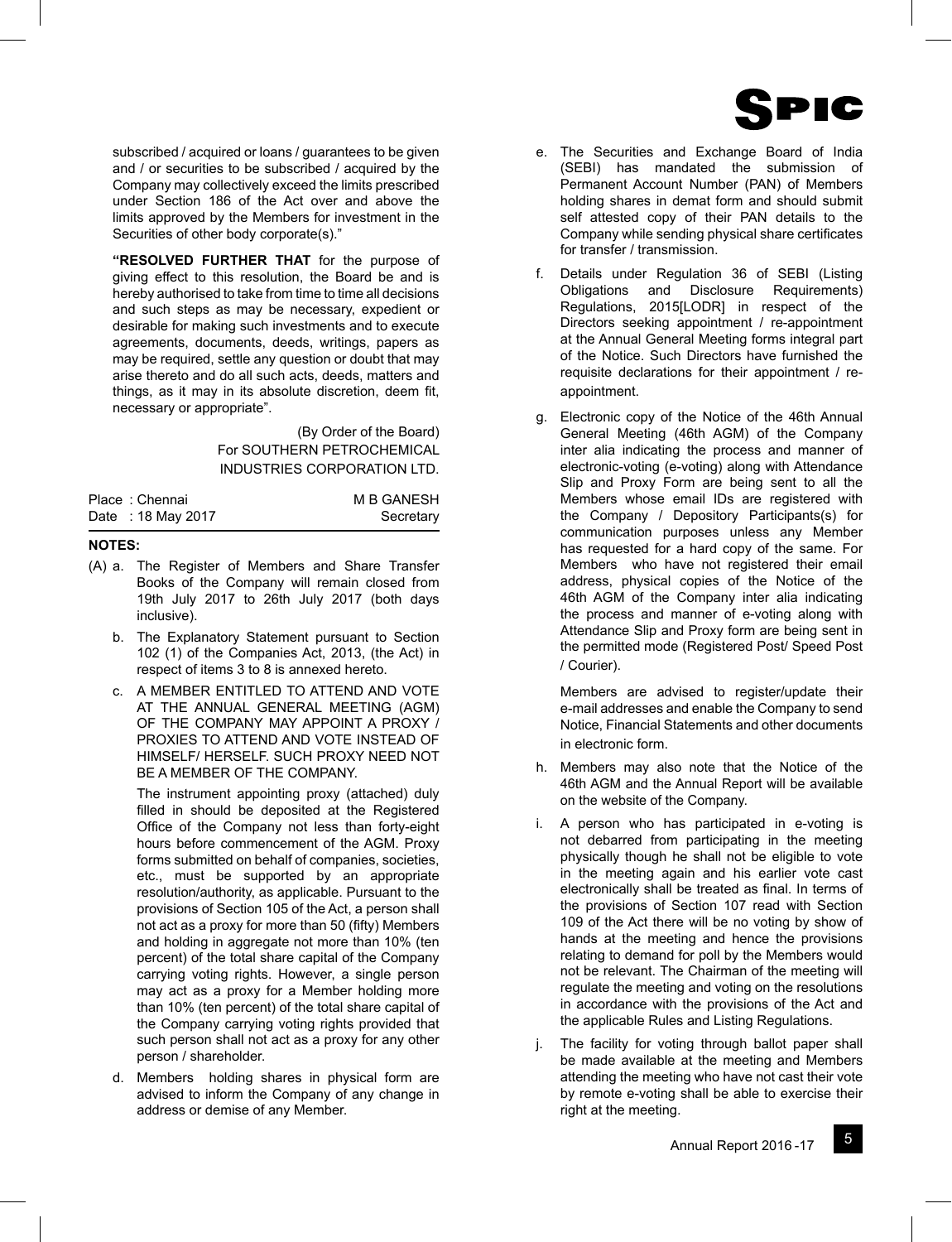

- k. The voting rights of Members shall be in proportion to their shares of the paid-up equity share capital in the Company as on 19th July 2017, the cut-off-date.
- l. Members holding shares in single name are advised to avail the facility of nomination in respect of shares held by them pursuant to the provisions of Section 72 of the Act, read with the Rules made thereunder. Members holding shares in physical form desiring to avail this facility may send their nomination in the prescribed Form No. SH-13 duly filled to the Company. The Nomination Form is also available in the website of the Company. Members holding shares in electronic form may contact their respective Depository Participant(s) for availing this facility.
- Inspection of Documents:

All material documents relating to the items of business set out in the Notice are available for inspection by the Members at the Registered Office of the Company on all working days except Saturday and Sunday between 11.00 A.M. and 1.00 P.M. prior to the date of the Meeting.

(B) Voting through electronic means:

In compliance with the provisions of Section 108 of the Act, and Rules made thereunder and Regulations 44 of LODR, the Company is providing to its Members facility to exercise their right to vote at the 46th AGM by electronic means and the business may be transacted through electronic-voting services provided by CDSL.

## **INSTRUCTIONS FOR MEMBERS FOR VOTING ELECTRONICALLY ARE AS UNDER:-**

- (i) The voting period begins on 23rd July 2017 (9.00 a.m.) and ends on 25th July 2017 (5.00 p.m.). During this period, the shareholders of the Company, holding shares either in physical form or in dematerialized form, as on 19th July 2017 (cut off date) may cast their vote electronically. The e-voting module shall be disabled by CDSL for voting thereafter.
- (ii) Shareholders who have already voted prior to the meeting date will not be entitled to vote at the meeting venue.
- (iii) The shareholders should log on to the e-voting website www.evotingindia.com.
- (iv) Click on Shareholders.
- (v) Now Enter your User ID
	- a. For CDSL: 16 digits beneficiary ID,
	- b. For NSDL: 8 Character DP ID followed by 8 Digits Client ID,
	- c. Members holding shares in Physical Form should enter Folio Number registered with the Company.
- (vi) Next enter the Image Verification as displayed and Click on Login.
- 6 Annual Report 2016 -17

 (vii) If you are holding shares in demat form and had logged on to www.evotingindia.com and voted on an earlier voting of any company, then your existing password is to be used.

(viii) If you are a first time user follow the steps given below:

| For Members holding shares in Demat Form and<br><b>Physical Form</b> |  |                                        |
|----------------------------------------------------------------------|--|----------------------------------------|
| <b>PAN</b>                                                           |  | Enter your 10 digit alpha-numeric *PAN |

|                                                              | issued by Income Tax Department<br>(Applicable for both demat shareholders<br>as well as physical shareholders)                                                                                                                                                                                      |
|--------------------------------------------------------------|------------------------------------------------------------------------------------------------------------------------------------------------------------------------------------------------------------------------------------------------------------------------------------------------------|
|                                                              | • Members who have not updated their<br>with the Company/Depository<br>PAN<br>Participant are requested to use the<br>first two letters of their name and the<br>8 digits of the sequence number in the<br>PAN field.                                                                                |
|                                                              | In case the sequence number is less<br>$\bullet$<br>than 8 digits enter the applicable number<br>of 0's before the number after the first<br>two characters of the name in CAPITAL<br>letters. Eg. If your name is Ramesh<br>Kumar with sequence number 1 then<br>enter RA00000001 in the PAN field. |
| Dividend<br><b>Bank Details</b><br>OR Date of<br>Birth (DOB) | Enter the Dividend Bank Details or Date of<br>Birth (in dd/mm/yyyy format) as recorded<br>in your demat account or in the company<br>records in order to login.                                                                                                                                      |
|                                                              | • If both the details are not recorded<br>with the depository or company please<br>enter the member id / folio number<br>in the Dividend Bank details field as<br>mentioned in instruction (v).                                                                                                      |

- (ix) After entering these details appropriately, click on "SUBMIT" tab.
- (x) Members holding shares in physical form will then directly reach the Company selection screen. However, members holding shares in demat form will now reach 'Password Creation' menu wherein they are required to mandatorily enter their login password in the new password field. Kindly note that this password is to be also used by the demat holders for voting for resolutions of any other company on which they are eligible to vote, provided that company opts for e-voting through CDSL platform. It is strongly recommended not to share your password with any other person and take utmost care to keep your password confidential.
- (xi) For Members holding shares in physical form, the details can be used only for e-voting on the resolutions contained in this Notice.
- (xii) Click on the EVSN for "Southern Petrochemical Industries Corporation Limited"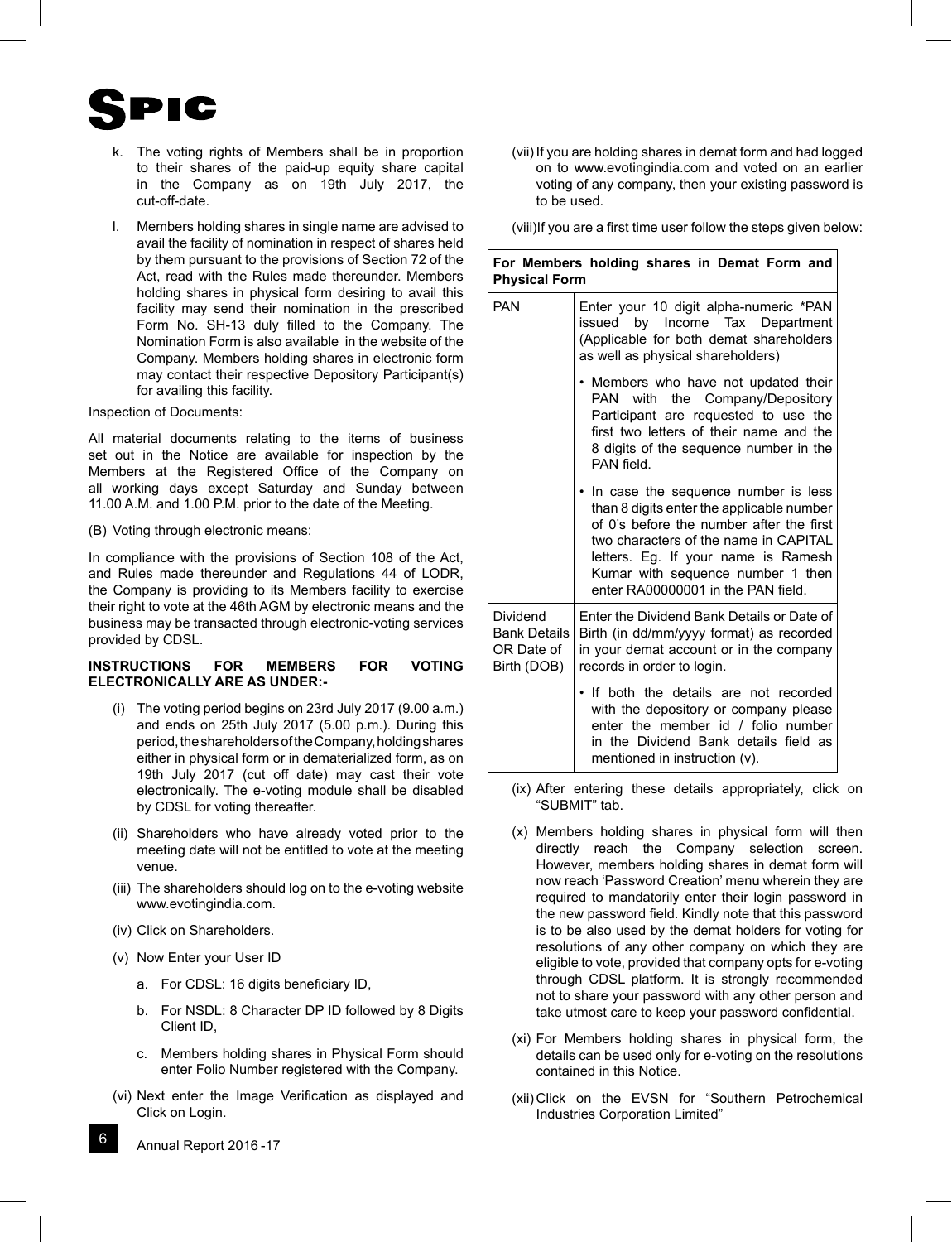

- (xiii) On the voting page, you will see "RESOLUTION DESCRIPTION" and against the same the option "YES/NO" for voting. Select the option YES or NO as desired. The option YES implies that you assent to the Resolution and option NO implies that you dissent to the Resolution.
- (xiv) Click on the "RESOLUTIONS FILE LINK" if you wish to view the entire Resolution details.
- (xv) After selecting the resolution you have decided to vote on, click on "SUBMIT". A confirmation box will be displayed. If you wish to confirm your vote, click on "OK", else to change your vote, click on "CANCEL" and accordingly modify your vote.
- (xvi) Once you "CONFIRM" your vote on the resolution, you will not be allowed to modify your vote.
- (xvii) You can also take a print of the votes cast by clicking on "Click here to print" option on the Voting page.
- (xviii) If a demat account holder has forgotten the login password then Enter the User ID and the image verification code and click on Forgot Password & enter the details as prompted by the system.
- (xix) Note for Non Individual Shareholders and **Custodians**
- Non-Individual shareholders (i.e. other than Individuals, HUF, NRI etc.) and Custodian are required to log on to www.evotingindia.com and register themselves as Corporates.
- A scanned copy of the Registration Form bearing the stamp and sign of the entity should be emailed to helpdesk.evoting@cdslindia.com.
- After receiving the login details a Compliance User should be created using the admin login and password. The Compliance User would be able to link the account(s) for which they wish to vote on.
- The list of accounts linked in the login should be mailed to helpdesk.evoting@cdslindia.com and on approval of the accounts they would be able to cast their vote.
- A scanned copy of the Board Resolution and Power of Attorney (POA) which they have issued in favour of the Custodian, if any, should be uploaded in PDF format in the system for the scrutinizer to verify the same.
- (xx) In case you have any queries or issues regarding e-voting, you may refer the Frequently Asked Questions("FAQs") and e-voting manual available at www.evotingindia.com, under help section or write an email to helpdesk.evoting@cdslindia.com

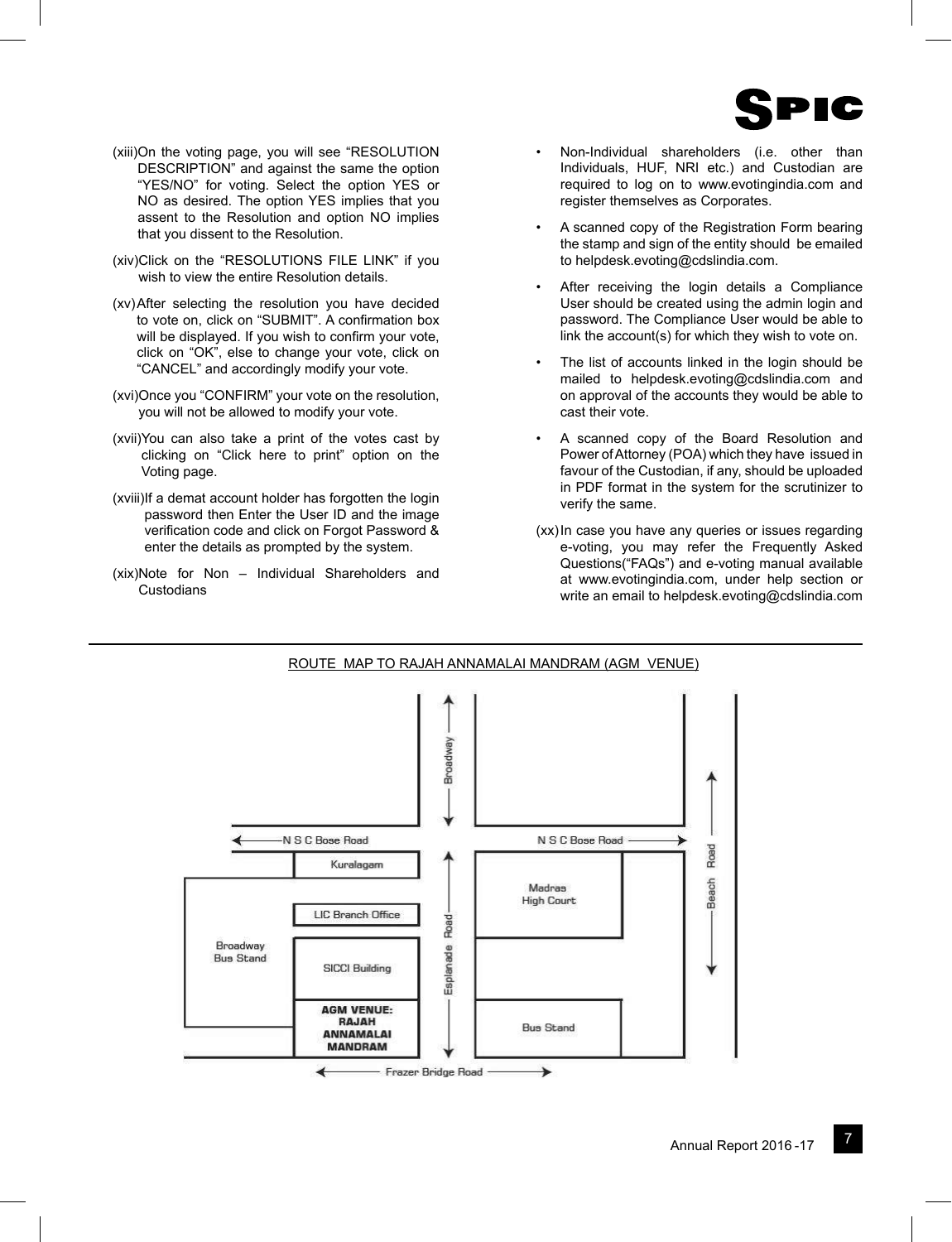

# **Annexure to Notice**

## **EXPLANATORY STATEMENT**

#### **PURSUANT TO SECTION 102 OF THE COMPANIES ACT, 2013.**

The following Explanatory Statement sets out the material facts referred to in Item Nos 3 to 8 of the Notice convening the 46th AGM:

# **ITEM No. 3**

Section 139 of the Companies Act 2013 (Act) was implemented with effect from 1st April 2014 which lays down the criteria for appointment and rotation of auditors. Accordingly the incumbent auditor have completed more than 10 years as statutory auditors of the Company and will be completing the transitional period of three years in the ensuing AGM. The audit committee in its meeting held on 18th May 2017 recommended the appointment of M/s. MZSK & Associates Chartered Accountants, Chennai (Firm Registration No. 105047W) and the Board is proposing the appointment of the said firm as statutory auditors for a period of five years from the conclusion of this AGM till the conclusion of the AGM to be held in the year 2022 for 5 financial years from 2017-18 to 2021-22. The share holders are requested to consider and pass this resolution as an ordinary resolution.

#### **ITEM No. 4**

The Board of Directors, on the recommendation of the Audit Committee, at their meeting held on 18th May 2017 appointed Mr. P.R.Tantri, Cost Accountant, (M. No 2403) as Cost Auditor at a remuneration of Rs.1,00,000/- (Rupees One lakh only) subject to applicable tax and levies to conduct the cost audit of the cost accounts and records of the Fertilizers Division of the Company for the financial year ending 31 March, 2018. In accordance with the provisions of Section 148 of the Act, and the Rules made thereunder, the remuneration payable to the Cost Auditor shall be ratified by the Members of the Company.

Accordingly, consent of the Members is sought for passing an Ordinary Resolution as set out in Item No. 4 of the Notice for ratification of the remuneration payable to the Cost Auditor for the financial year ending 31 March, 2018.

#### **Memorandum of Interest:**

None of the Directors, Key Managerial Personnel of the Company and their relatives is interested in this Resolution.

#### **ITEM No. 5**

As per Regulation 23 of the SEBI (Listing Obligations and Disclosures Requirements) Regulations, 2015 (LODR), approval of the Members is required for transactions with Related Parties ("RP") which are material in nature to ensure transparency in the dealings with the RP of the Company.

During the year 2016-17, the Company had purchased raw materials from M/s. Wilson International Trading Pte Limited, Singapore for a value of Rs. 22042.20 lacs (including demurage charges) in the ordinary course of business and at arm's length basis. The transaction is considered material in nature pursuant to the LODR and hence the proposed Ordinary Resolution. The transaction was approved by the Audit Committee / Board of Directors as required under the Company's Policy on Related Party Transactions.

As per Regulation 23 of LODR, all Related Parties shall abstain from voting on resolution(s) seeking approval of

Members for material Related Party Transactions. Wilson International Trading Pte Limited, Singapore do not hold any shares in the Company.

The Board recommends the Ordinary Resolution seeking consent of the Members as set out at Item No. 5 of the Notice for approving the transactions entered into by the Company.

## **Memorandum of Interest:**

Except Mr. Ashwin C Muthiah, Chairman and his relatives, none of the Directors, Key Managerial Personnel of the Company and their relatives is interested in this Resolution.

#### **ITEM NO: 6**

The Board of Directors at their Meeting held on 30th January 2017, had approved the proposal of setting up a solar power project and to incorporate a company for this purpose. The main object of the company on its incorporation will be the generation and distribution of electric power from solar energy. The subscribers to the Memorandum of Association of the company to be incorporated would be M/s. AM International Holdings Pte Limited, Singapore (AMIH), Southern Petrochemical Industries Corporation Limited (SPIC), Greenstar Fertilizers Limited (Greenstar) and Tuticorin Alkali Chemicals and Fertilizers Limited (TFL).

The following are the details relating to the Project :

- 1) Capacity : 25 MW to 29 MW DC
- 2) The estimated project cost would be around Rs. 136 crores.
- 3) Location : In the 65 acres of land within the factory in Tuticorin where there is water reservoir.

The Board further approved that the Company would invest a sum upto Rs. 12 Crores (Rupees Twelve Crores only) in the share capital of M/s. Greenam Energy Private Limited to be incorporated subject to approval of the shareholders under Section 186 of the Companies Act, 2013.

The Company in the name and style of M/s. Greenam Energy Private Limited was incorporated on 7th April 2017.

The aggregate amount of investments so far made by the Company along with the proposed investments in M/s. Greenam Energy Private Limited is in excess of the limits the Board is authorised to invest. Hence pursuant to Section 186 and other applicable provisions of the Act, if any, and the Rules made thereunder, approval of the Members is sought for the proposed investment.

The Board recommends the Special Resolution seeking consent of the Members for investing in the securities of M/s. Greenam Energy Private Limited upto an aggregate amount not exceeding Rs. 12 Crores.

## **Memorandum of Interest:**

Except Mr. Ashwin C Muthiah, Chairman and Mr. S R Ramakrishnan, Whole-time Director and their relatives, who do not hold any shares in M/s. Greenam Energy Private Limited, none of the Directors, Key Managerial Personnel of the Company and their relatives is interested in this Resolution.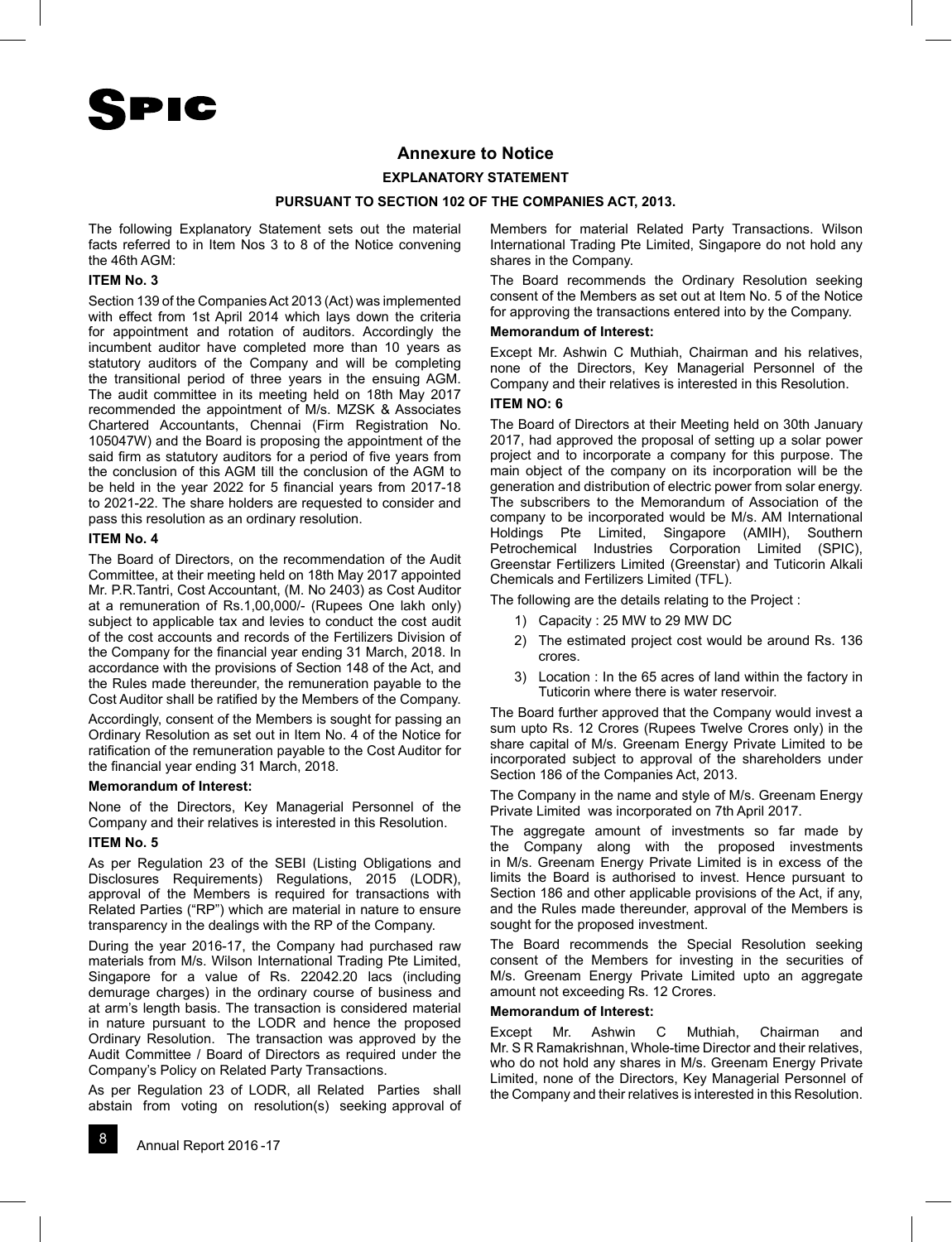

# **ITEM NO. 7**

The Board of Directors of the Company based on the recommendations of Nomination and Remuneration Committee, (NRC) at their Meeting held on 18th May 2017, approved the proposal of re-appointment, continuation of beyond the age of seventy years and payment of remuneration to Mr. S R Ramakrishnan as Whole-time Director of the Company for a period of 3 years from 30th July, 2017 subject to the approval of the Members. In terms of Article 157 of Articles of Association of the Company and the Companies Act, 2013 approval of Members by passing Special Resolution for re-appointment and payment of remuneration to the Whole-time Director is required.

Statement under Para A, Section II, Part II of Schedule V of the Companies Act, 2013 is given below to the extent applicable.

## **A. General Information**

1. Nature of Industry:

 The Company is primarily engaged in manufacture and sale of Urea.

- 2. Year of commencement of commercial production: The commercial production of Urea, the main product of the Company, commenced during 1975.
- 3. Financial performance:

 The following are the results of the Company during the last three years.

(Rs. in Crore)

| Financial<br>parameters               | 2013-14 | 2014-15 | 2015-16 |
|---------------------------------------|---------|---------|---------|
| <b>Total Income</b>                   | 1353.95 | 2102.80 | 1855.85 |
| Net Profit/(Loss)<br>(as per P&L A/c) | 65.86   | 17.59   | 24.77   |
| Rate of Dividend<br>declared (%)      | Nil     | Nil     | Nil     |
| Amount of<br>Dividend paid            | Nil     | Nil     | Nil     |

## **B. Information about the Appointee**

a. Background details :

 Mr. S R Ramakrishnan was appointed as Whole-time Director of the Company taking into consideration his professional qualification ie., B.Tech (Chem) from IIT Madras and his association with SPIC since 1972 having worked in various departments including operation, process engineering, Technical services, R&D, Corporate Planning, etc. He was with M/s Bharath Coal Chemicals Ltd (belonging to Shriram Group) as its Managing Director; worked till July 2014 and during that period was involved in developing a coal based Ammonia - Urea project in Paradip.

 The NRC and the Board of Directors noted that during the last three years of his term, he has brought about several changes and improvements in the Organisation which has helped in improving the performance of

the Company. The next two to three years will be an important phase in the revival efforts of the Company to bring more stability and also to complete the technical activities in connection with Revamp and Gas Conversion Project. Therefore, his continuance would be of help in achieving the time lines.

b. Past Remuneration:

|  | Basic Salary, Allowances and |                       |
|--|------------------------------|-----------------------|
|  | Perquisites                  | : Rs. 35.00 lacs p.a. |
|  |                              | $\cdots$              |

- ii. Performance pay : Rs. 15.00 lacs p.a.
- iii. In lieu of car and driver : Rs. 07.80 lacs p.a.
- iv. In addition to the above
	- Provide telephone and other communication facilities to the incumbent for official use in relation to the discharge of his duties and responsibilities.
	- Reimburse actual entertainment and travelling expenses incurred by the incumbent in connection with Company's business and shall not be treated as perquisites or benefits.
- v. Contribution to Provident Fund, Superannuation Fund, or other Funds, Gratuity, Leave Eligibility and Encashment of leave shall be as per the Service Rules of the Company.
- c. Job profile and his suitability:

 The present duties and responsibilities of Mr. S R Ramakrishnan are as follows:

- a) Attending day to day functions of the Company
- b) Handling Manufacturing function, HR and Admin, Secretarial and Legal functions of the Company
- c) Being responsible for driving the business and other goals set by the Board of Directors.
- d. The proposed appointee, aged 68 years, has got wide experience in chemical industries and is associated with the Company for many years in the past. His continuation as the Whole-time Director beyond the age of 70 years is important for the turnaround of the Company and hence a special resolution is sought to be passed in compliance with Section 196(3) of the Act.
- e. The terms of appointment of Mr. S R Ramakrishnan, as the Whole-time Director of the Company are furnished in the Resolution under Item No. 7 of the Notice.
- f. Comparative remuneration profile with respect of industry, size of the Company, profile of the position and person. - The proposed remuneration is reasonable with respect to the industry, size of the Company and job profile of the proposed appointee.
- g. Pecuniary relationship, directly or indirectly, with the Company / relationship with managerial personnel, if any - Mr. S R Ramakrishnan has no pecuniary relationship directly or indirectly, with the Company (except to the